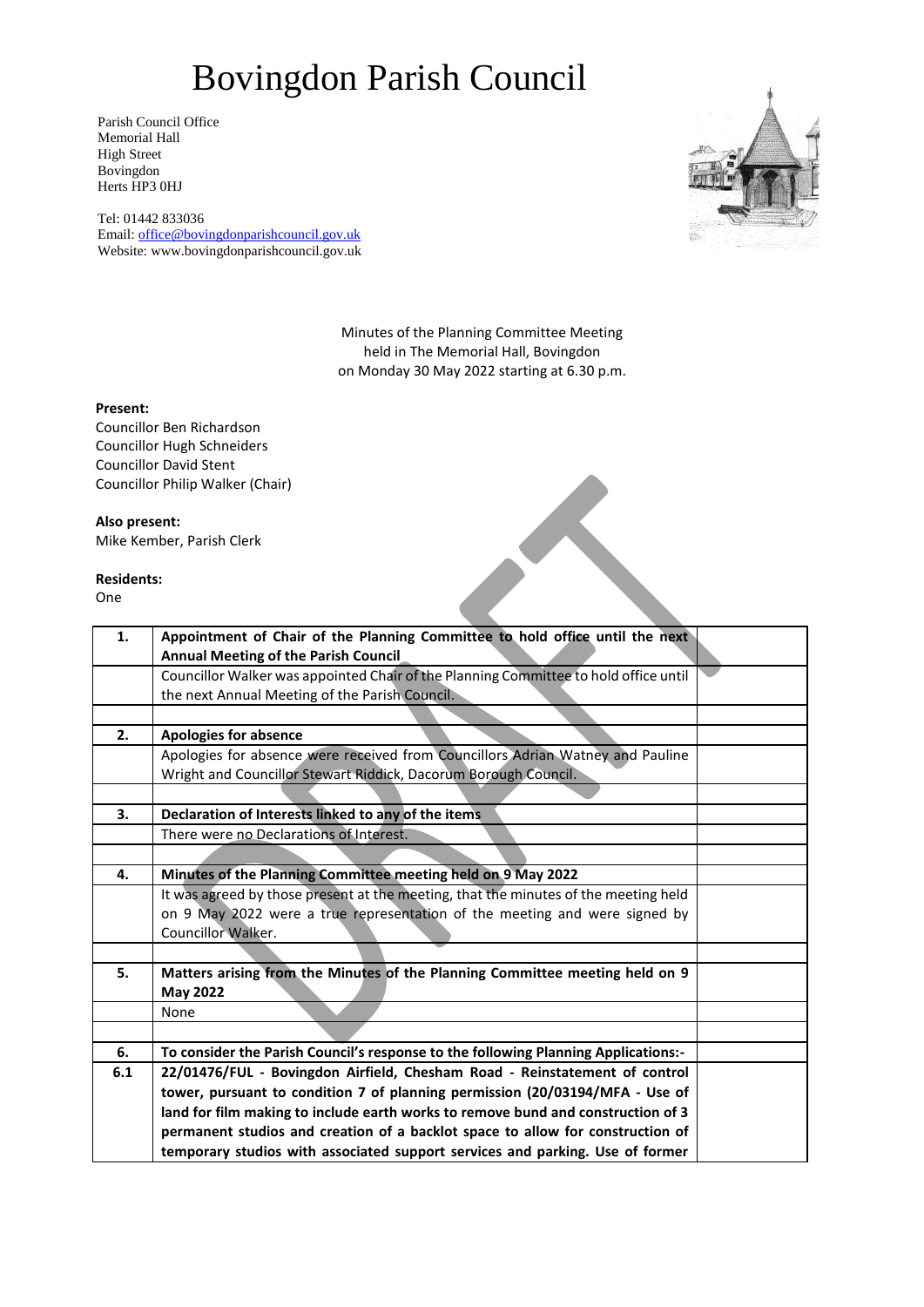# Bovingdon Parish Council

Parish Council Office Memorial Hall High Street Bovingdon Herts HP3 0HJ



Tel: 01442 833036 Email: [office@bovingdonparishcouncil.gov.uk](mailto:office@bovingdonparishcouncil.gov.uk) Website: www.bovingdonparishcouncil.gov.uk

|       | control tower as office space and/or as a film set. Construction of security building                           |  |
|-------|-----------------------------------------------------------------------------------------------------------------|--|
|       | at entrance.)                                                                                                   |  |
|       | No comment                                                                                                      |  |
|       |                                                                                                                 |  |
| 6.2   | 22/01204/FHA - Fryth House, Bushfield Road - Single storey rear extension                                       |  |
|       | Support                                                                                                         |  |
|       |                                                                                                                 |  |
| 6.3   | 22/01207/FUL - 10 Green Lane - Part change of use of property from residential to<br>"residential childminding" |  |
|       |                                                                                                                 |  |
|       | No comment                                                                                                      |  |
|       |                                                                                                                 |  |
| 6.4   | 22/01446/DRC - 1 Austins Mead - Details as required by condition 3, (hard and soft                              |  |
|       | landscaping) attached to planning permission 4/01863/18/FUL (Demolition of                                      |  |
|       | existing garage and construction of two storey extension as a separate Dwelling.)                               |  |
|       | No comment                                                                                                      |  |
| 6.5   | 22/01512/FHA - The Meadows, 39 Chipperfield Road - Single storey rear and first                                 |  |
|       | floor side extension                                                                                            |  |
|       | No comment                                                                                                      |  |
|       |                                                                                                                 |  |
| 6.6   | 22/01160/TPO - Westbrook Hay, London Road - Fell & Works to trees                                               |  |
|       | No comment                                                                                                      |  |
|       |                                                                                                                 |  |
| 6.7   | 22/01576/TCA - Church Gate, Vicarage Lane - Works to trees                                                      |  |
|       | No comment                                                                                                      |  |
|       |                                                                                                                 |  |
| 6.8   | 22/01366/DRC - Fairview, 45 Chesham Road - Details as required by conditions 14                                 |  |
|       | (Drainage plan); 15 (management & maintenance plan); 17 (Designs for protection                                 |  |
|       | of Beech tree) attached to planning permission 21/01483/FUL Demolition of                                       |  |
|       | existing bungalows, construction of 8 semidetached houses and associated access,                                |  |
|       | parking and landscaping                                                                                         |  |
|       | No comment                                                                                                      |  |
|       |                                                                                                                 |  |
| 7.    | To note the outcome of planning applications considered by Dacorum Borough                                      |  |
|       | Council :-                                                                                                      |  |
| 7.1   | 22/00894/FHA - Ashridge, 88 Green Lane - Replacement single storey rear                                         |  |
|       | conservatory - GRANTED (BPC - Support)                                                                          |  |
|       |                                                                                                                 |  |
| $7.2$ | 22/00853/FUL - Two Bays, Long Lane - Addition of Basement to existing Planning                                  |  |
|       | Permission reference 20/00419/FUL (Demolition of existing bungalow, retention of                                |  |
|       | existing shed and construction of new dwelling and garage) - GRANTED (BPC - No                                  |  |
|       | Comment)                                                                                                        |  |
|       |                                                                                                                 |  |